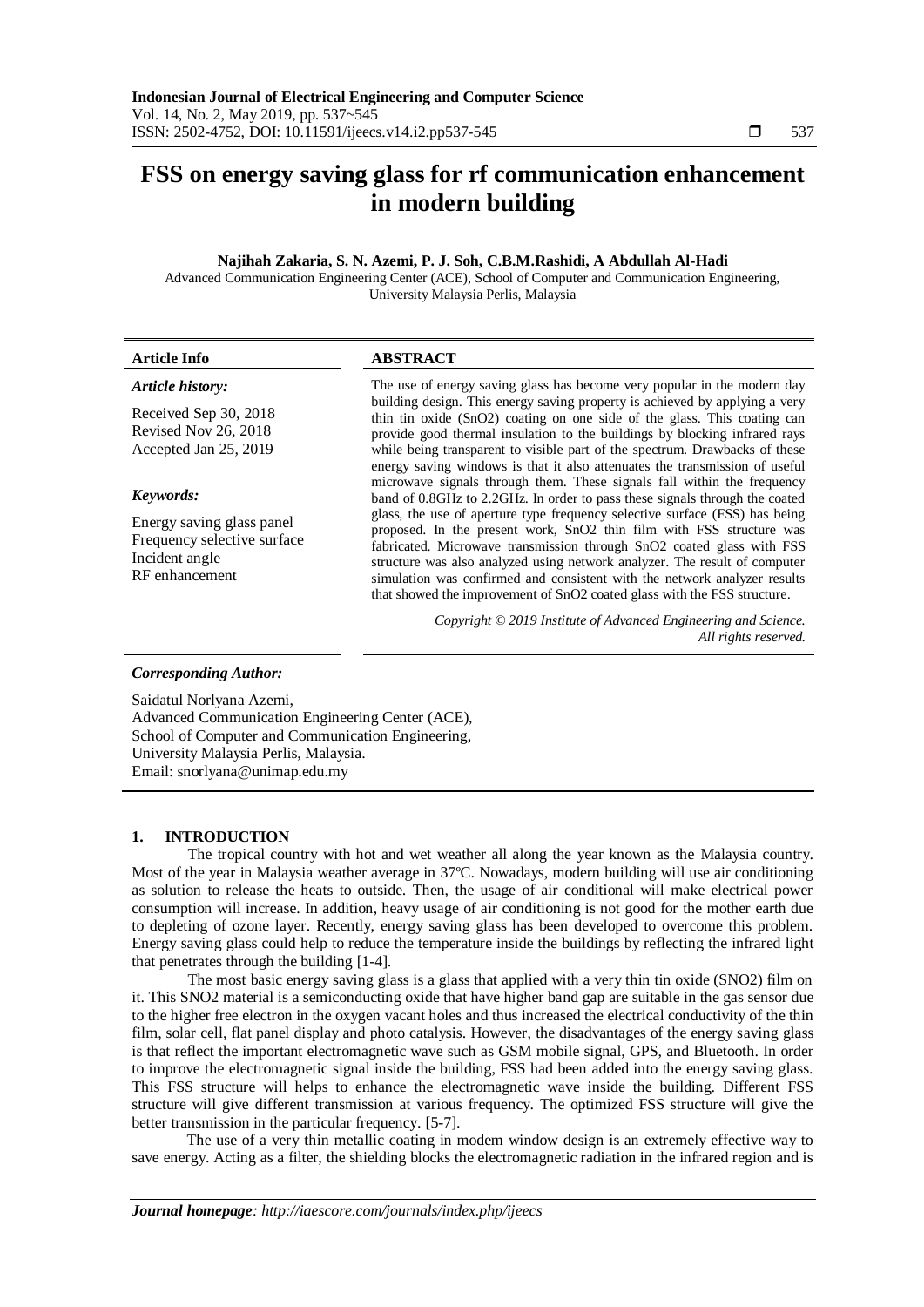completely transparent to the visible part of the spectrum, thus rejecting the heat outside of a building during summer and keeping the heat inside during winter. These special windows are called low-emissivity (or energy saving) windows since the metallic oxide layer utilized reflects a significant portion of long and short infrared wave energy. From a communication point of view, there is a subsequent problem with the use of such technology, the electromagnetic radiation in the microwave region is blocked and the blocking gets more intense as frequency increases. This means that wireless communication is severely restricted into and out from buildings. Hence, for GSM and Wireless Local Area Networks (LANs) use inside buildings, transparency is needed. A solution to this problem is to create an FSS in the metallic coating of the lowemissivity glass [8].

FSS is a structure that allow the certain frequencies to passed through it while block other frequencies. The used of FSS in this project was to improve the microwave frequencies. In the past few years, many researches had tries to apply different structure on the energy saving glass. Band-pass FSS that act as filter with single, double and triple glass used to improve the transmission of RF/microwave frequencies [9-11].The energy saving glass available for four season country is double panels that argon gas was filled in the middle of it and currently none of the research was reported in Malaysia. This energy saving glass is specially designed for four season countries. While Malaysia is a tropical country that only need a single panel energy saving glass. For single glass panel energy glass is relatively cheaper than the double panel energy saving glass that filled with Argon gas. Figure 1 shows and illustration on how a FSS windows work.The presence coating of saves energy glass panel will block the infrared radiation into the buildings and ultimately the load on heating or cooling system is reduced. Unfortunately, this coating also affects the transmission of useful RF and microwave signals in 1-2 GHz band. This attenuation results in poor communication between inside and outside the building. In consequence, a new solution of technologies for modern building is proposed the FSS to overcome this problem. The presence of electromagnetic wave of frequency selective surface will vary the frequency change of FSS due to block signal from outside and inside the building [12].



Figure 1. Illustration of how a frequency selective window works

# **2. DEVELOPMENT OF DOUBLE SQUARE LOOP FREQUENCY SELECTICE SURFACE**

The elements shape of FSS that were proposed which is a double square loop. This design was proposed to improve the directivity of the directive antenna at operating frequency which 2.45GHz in this case and belong to band stop frequency respond with S11 higher than 10dB S21 less than 40dB. The projected square loop FSS is a periodic array of square loop layer and it have to improve the directivity of the electromagnetic wave as a result of the tapered structure. The TE and TM angular stable is obtained by tapering the width of a cylinder with a square cross-section from the upper opening to the lower opening. Impressive frequency stability and transmission characteristic have to achieve up to a certain range of degrees for both TE and TM incidence angles. The effect of important design parameters on the FSS characteristic has been examined using CST simulation software and will clarified in detail in the next section.

The design the directive antenna using FSS has remarkable expected in solving problem faced by directive antenna using helical and EBG resonator [13-15]. After the background study regarding the FSS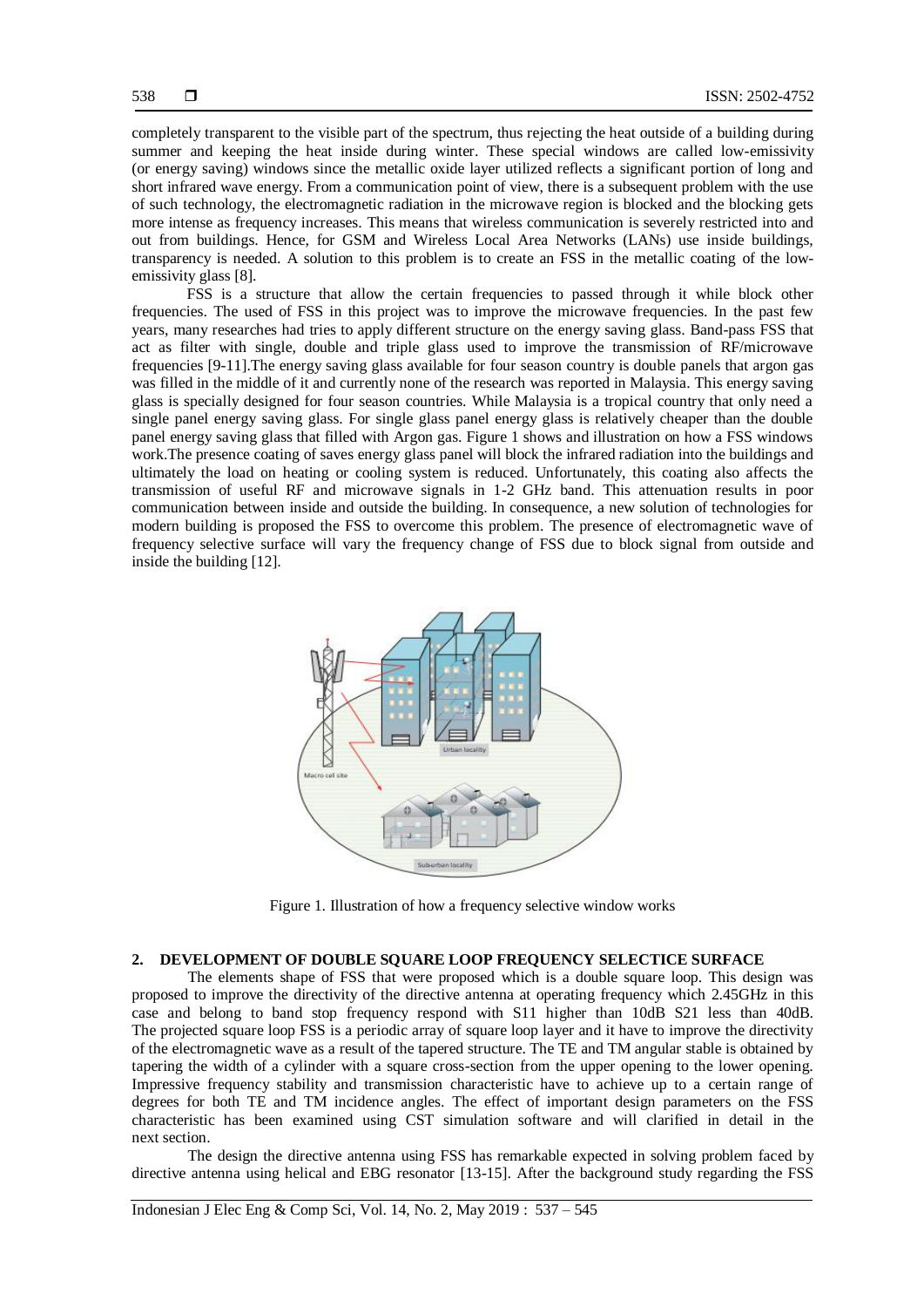element shape, the square loop of FSS provides a basic element for this project. The square loop design was chosen as a basic element since it has been verified less sensitivity to incident angle than the other shape elements. Since for useful application the FSS would enlightened by waves of different angular stability, therefore a respectable FSS should have good performances with respect to different situations.

The polarization of the incident signal is also affect the FSS response. Therefore, the wave transmission of the FSS designing will exposed to the different polarization and incident signal. Dual-polarization that involved is included transverse electric (TE) and transverse magnetic (TM) polarizations. They are characteristically separately into the orthogonal TE and TM where TE is an electric field upright to plane of incidence while TM is magnetic field vertical to plane of incident. The dimension of centered connector FSS allows an additional design parameter enables enhanced control of TE and TM responses without the need for external dielectric matching layer. These properties give the absorb/transmit FSS a clear advantage over conventional FSS. In order to obtain a good fundamental centered connector design the initial comprehensive parametric studies were carried out experimentally using CST Microwave Studio Suite simulation software. The calculation is done to determine the size of the element shape to use in designing an FSS. It is depending on the frequency and the thickness of the substrate. The calculation of parameter is shows following as [16]:

a) Calculation of Width, W:

$$
W = \frac{1}{2f(\sqrt{\omega\mu\omega})}\sqrt{\frac{2}{\omega+1}}
$$

$$
W = \frac{c}{2f\omega\sqrt{\frac{(\omega+1)}{2}}}
$$

$$
W = 34.77 \text{ mm}
$$

b) Calculation of Effective Dielectric Constant

$$
\xi eff = \left(\frac{sr+1}{2}\right) + \left[\left(\frac{\xi r+1}{2}\right)\left(1+12\frac{h}{W}\right)^{-0.5}\right]
$$
  

$$
\xi eff = 4.78
$$

c) Calculation of Line Extension

$$
\Delta L = 0.42h \left( \frac{\left(\xi \text{eff} + 0.3\right) \left(\frac{W}{h} + 0.264\right)}{\left(\xi \text{eff} - 0.258\right) \left(\frac{W}{h} + 0.8\right)} \right)
$$
  

$$
\Delta L = 0.76mm
$$

d) Calculation of Length, L

$$
L = \frac{1}{2f\left(\sqrt{\xi\text{eff}}\sqrt{\xi\text{o}}\sqrt{\mu\text{o}}\right)} - 2\Delta L
$$

 $L = 25.25$ *mm* 

Where:

 $\tan \delta = \text{loss tangent}$  *fo h*  $\mu$ o =  $\epsilon r =$  $\epsilon$ <sup>*o*</sup> = *c* e) Calculation of Size FSS velocity of light in free space relative permittivity of constant relative permittivity of substrate relative permeability of constant thickness of substrate frequency at free space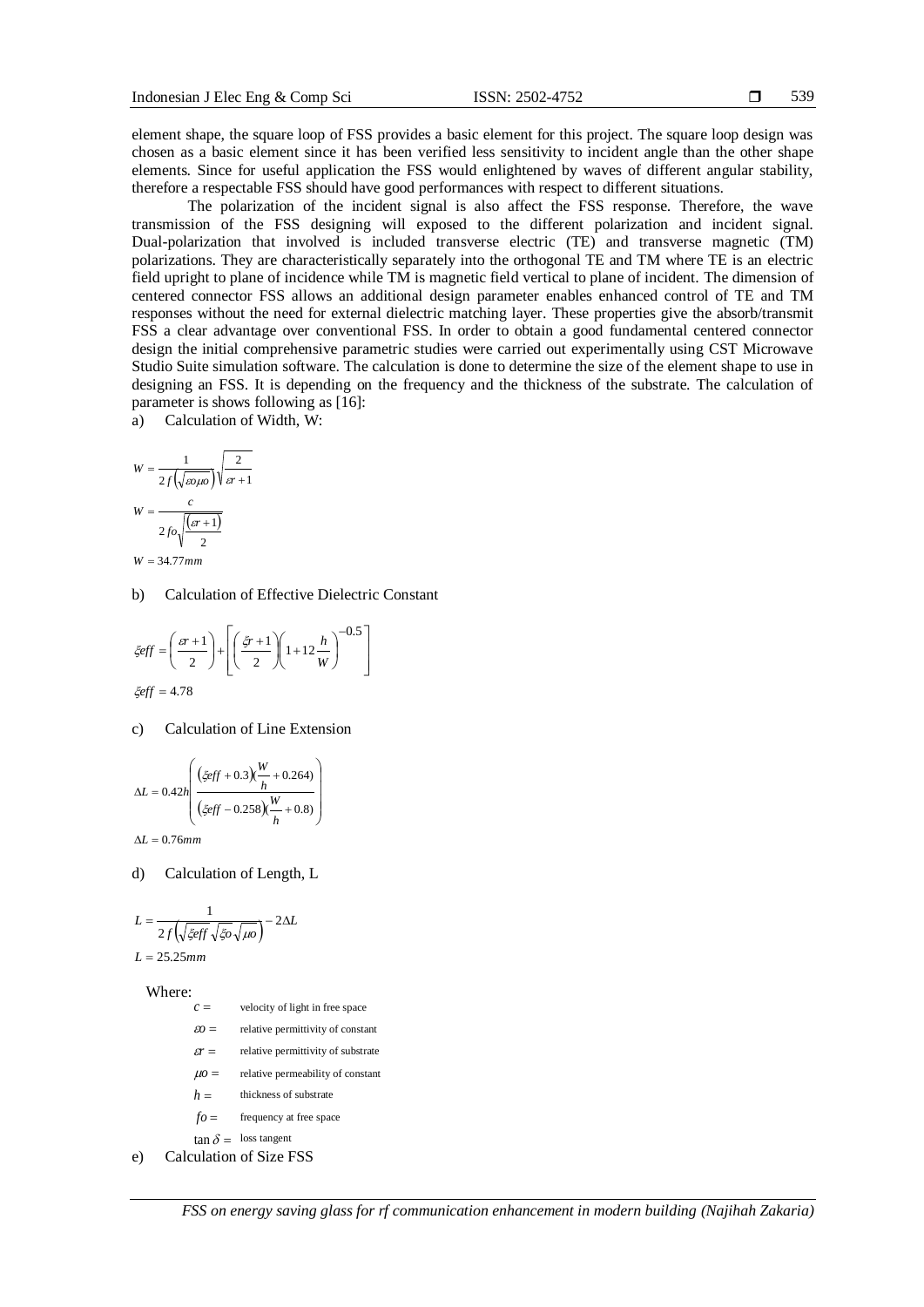$3 \times 10^8$  $\frac{3 \times 10^6}{2.45 \times 10^9} = 0.12$ Size FSS =  $\frac{Length}{1} = \frac{26.33 \times 10^{-3}}{0.12} = 219.42 mm^2$  $012$  $\overline{2}$ 

Where:  $\lambda$  = wavelength

 $c = (3 \times 10^8)$  Speed of light

 $f =$  frequency, Hz

The square loop FSS design was created by reasoning the height of planar square loop unit cell. This change of the loop in to square element of a define length. The modification to this length changes the frequency response characteristic of FSS, allowing a better angular response to be accomplished, in order to improve the directivity of the directive antenna; the structure is modified by tapering the square loop element of the superstrate. By creating a 2D structure, it proposed that FSS will provide better transmission for a narrow range of bandwidth. The Table 1 is the transmittance from the cut-double square loop elements to improve that the return loss is less 10dB at 2.45 GHz. As shown Figure 2 the fss double square loop design.



|  |  | Table 1. The List of Parameters of FSS Design |  |  |
|--|--|-----------------------------------------------|--|--|
|--|--|-----------------------------------------------|--|--|

| Parameter                  | Symbol |
|----------------------------|--------|
| Gap                        | G      |
| <b>Height of Substrate</b> | н      |
| Length of Inner Loop       | L١     |
| Length of Inner Loop       |        |

Figure 2. The fss double square loop design

# **3. RESULT AND DISCUSSION**

With the previous section, the theory of FSS, development and the fabrication process of the FSS on glass substrates were discussed in detail. Here, all the results of the FSS on glass substrate were obtained from the simulation and measurement process that being done throughout this project were being recorded, analyzed and discuss. Configuration of this section is divided into two parts which are simulation result and measurement result. From the simulation, S11 and S21 were discussing as both parameters indicate frequency drop and magnitude respectively.

The outlines of this chapter consist of:

- a. S11 and S21 simulation results of Circular Ring and Square Loop design
- b. S11 and S21 measurement results of Circular Ring and Square Loop design
- c. S11 and S21 comparison results of Circular Ring for type FR-4 and Glass Pyrex
- d. S11 and S21 comparison results of Square Ring for type FR-4 and Glass Pyrex.

# **3.1. Circular Ring Design For Fr-4**

As shown in Figure 3 is the design of Circular Ring with its parameter and Figure 4 shows the simulation results of S11 and S21. As shown in Figure 4, the Circular Ring FSS designed in this section is a band pass filter with the initial height of copper which is 0.035 mm and the operating frequency at 2.45 GHz. The surface of the structure transmits signals at frequencies lower or higher than 2.45 GHz, which is act as band stop respond but reflects the signal at 2.49 GHz with -10 dB. In this case, the frequency responses at -10 dB are between 2.34 GHz and 2.65 GHz, therefore the bandwidth is 12.34% approximately. Parameters for circular ring FSS design as shown in Table 2.

| Table 2. Parameters for Circular Ring FSS Design |                              |               |
|--------------------------------------------------|------------------------------|---------------|
| Parameters                                       | Description                  | Dimension(mm) |
| w                                                | Unit cell size               | 40            |
| $O_$ ring                                        | Outer square length          | 32            |
| $I$ <sub>ring</sub>                              | Inner square length          | 28            |
| 72                                               | <b>Thickness FSS</b>         | 0.035         |
|                                                  | Spacing between square shape |               |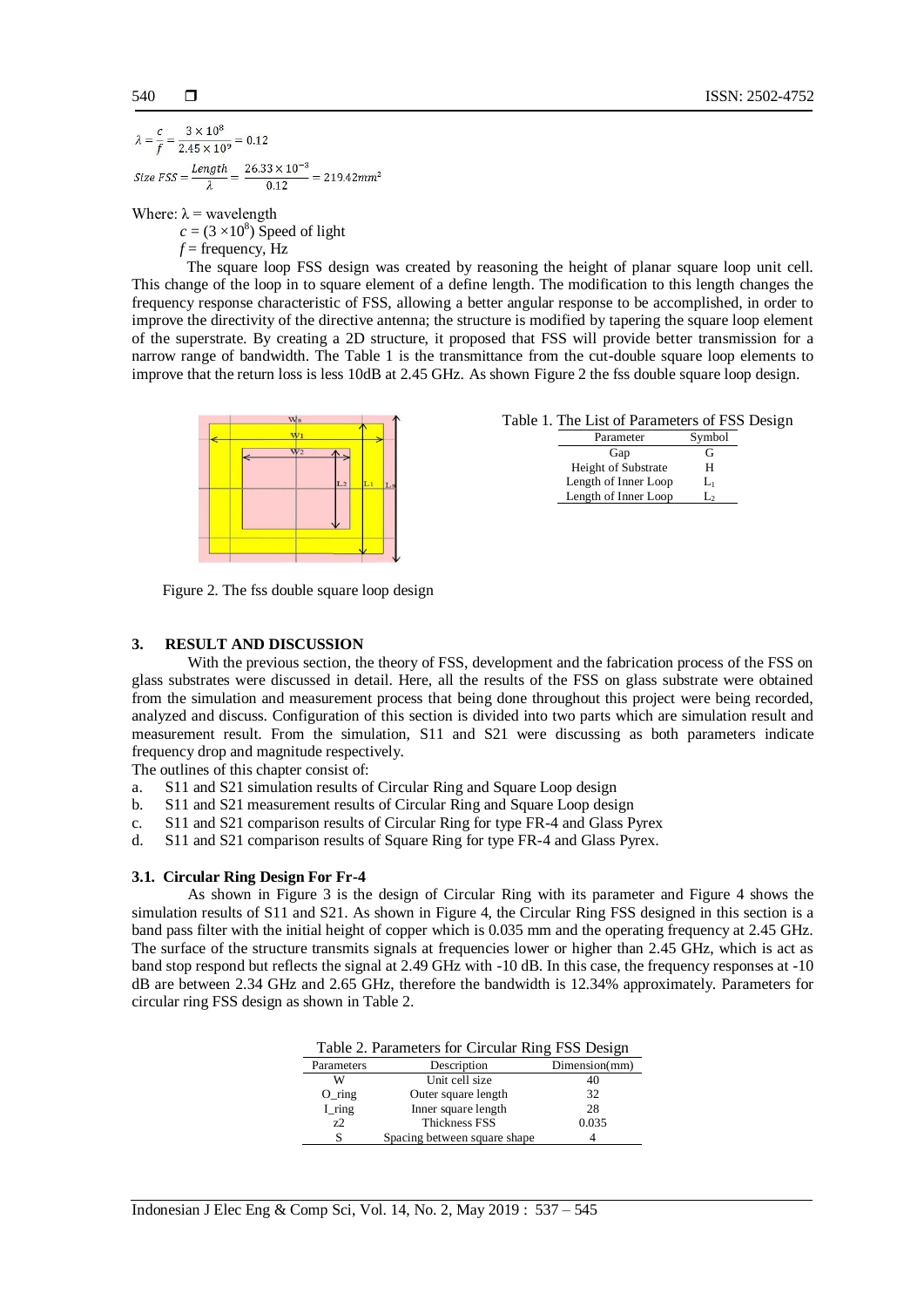

Figure 3. Unit cell parameter were changed for simulation



Figure 4. S11 and S21 simulation result

# **3.2. Circular Ring Design For Glass Pyrex**

As shown in Figure 5 is the design of Circular Ring with substrate glass pyrex with its parameter and Figure 6 shows the simulation results of S11 and S21. Parameters for circular ring FSS design as shown in Table 3.

| Table 3. Parameters for Circular Ring FSS Design |                              |               |
|--------------------------------------------------|------------------------------|---------------|
| Parameters                                       | Description                  | Dimension(mm) |
| w                                                | Unit cell size               | 40            |
| $O_$ ring                                        | Outer square length          | 32            |
| $I$ <sub>ring</sub>                              | Inner square length          | 28            |
| 7.2                                              | <b>Thickness FSS</b>         | 0.035         |
| S                                                | Spacing between square shape |               |



Figure 5. Unit cell parameter were changed for simulation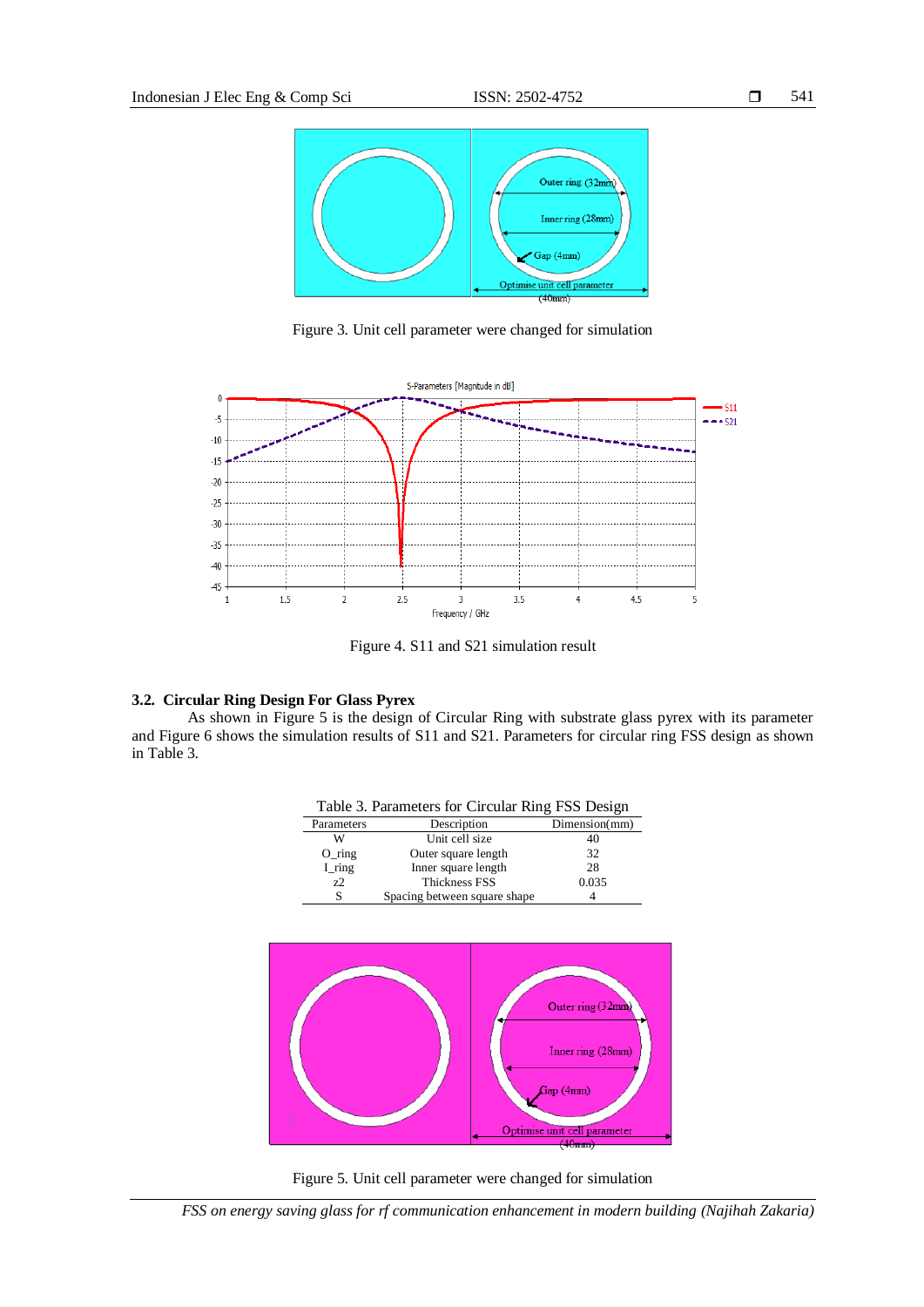

Figure 6. S11 and S21 simulation result

As shown in Figure 6, the Circular Ring FSS substrate Glass Pyrex designed in this section is a band pass filter with the initial height of copper which is 0.035 mm and the operating frequency at 2.45 GHz. The surface of the structure transmits signals at frequencies lower or higher than 2.45 GHz, which is act as band stop respond but reflects the signal at 2.39 GHz with -10 dB. In this case, the frequency responses at -10 dB are between 2.61 GHz and 2.54 GHz, therefore the bandwidth is 11.72% approximately.

#### **3.3. Comparison Circle Fr-4 And Glass Pyrex**

The simulation has been run under frequency from 1 GHz to 5 GHz. It can be concluded from Figure 7 that the simulation result of return loss S11 and transmission S21 response of this two-different type. For S11 Circle FR-4 it drops at 2.49 GHz at -39.37 dB while Circle Glass Pyrex drop at 2.39 at -40.43 dB. The bandwidth for FR-4 is 12.34% and Glass Pyrex is 11.72%.



Figure 7. Comparison S11 and S21 simulation result for FR-4 and Glass Pyrex

# **3.3. Square Loop Design For Fr-4**

As shown in Figure 8 is the design of Square Ring with substrate FR-4 with its parameter and Figure 9 shows the simulation results of S21 and S11. As shown in Figure 9, the Square Ring FSS designed in this section is a band pass filter with the initial height of copper which is 0.035 mm and the operating frequency at 2.45 GHz. The surface of the structure transmits signals at frequencies lower or higher than 2.45 GHz, which is act as band stop respond but reflects the signal at 2.47 GHz with -10 dB. In this case, the frequency responses at -10 dB are between 2.15 GHz and 2.79 GHz, therefore the bandwidth is 25% approximately. Parameters for circular ring FSS design as shown in Table 4.

| Table 4. Parameters for Circular Ring FSS Design |                              |               |
|--------------------------------------------------|------------------------------|---------------|
| Parameters                                       | Description                  | Dimension(mm) |
| W                                                | Unit cell size               | 40            |
| $O_$ ring                                        | Outer square length          | 30            |
| I_ring                                           | Inner square length          | 26            |
| 7.2                                              | <b>Thickness FSS</b>         | 0.035         |
|                                                  | Spacing between square shape |               |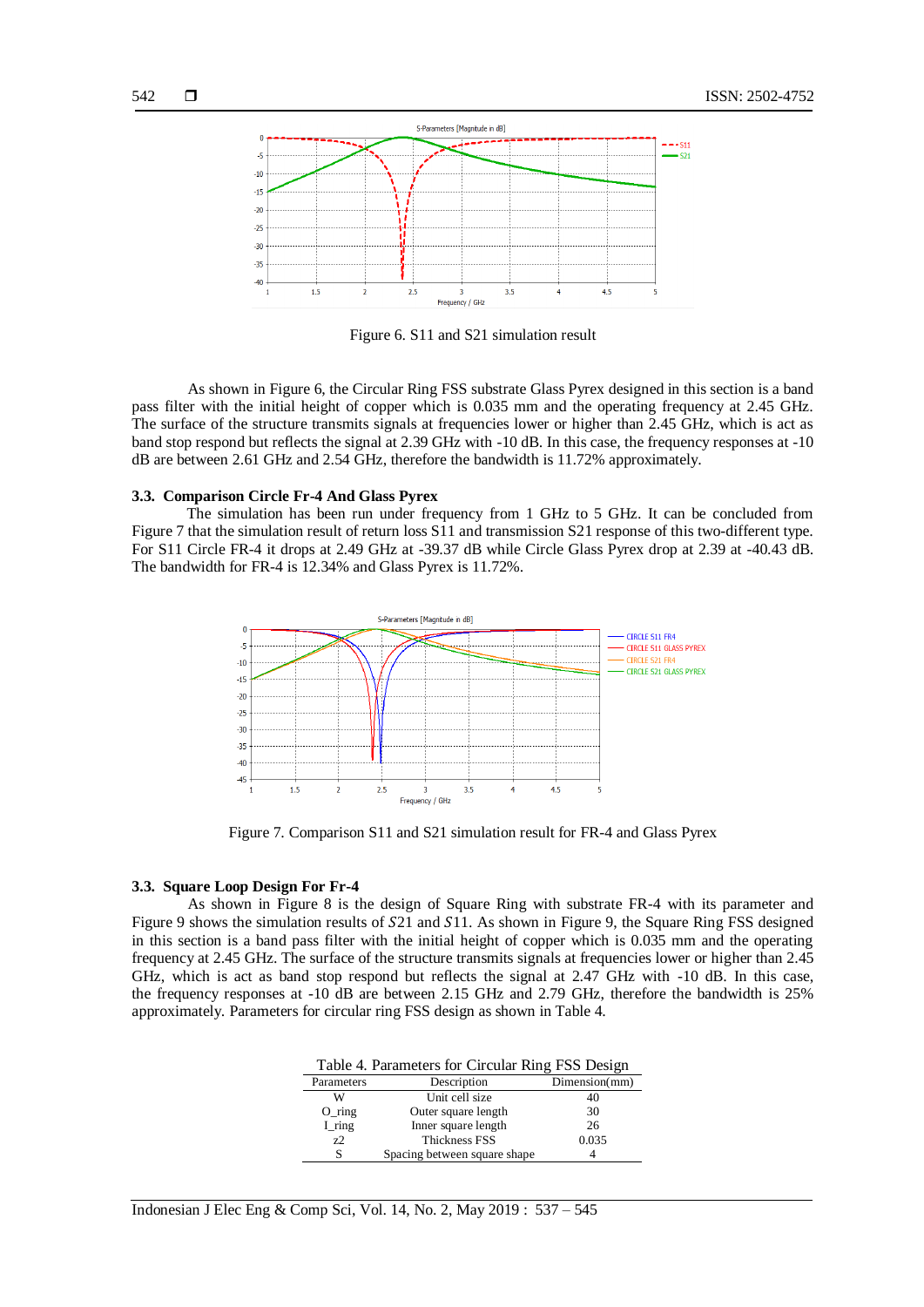

Figure 8. Unit cell parameter were changed for simulation





# **3.4. Square Loop Design For Glass Pyrex**

As shown in Figure 10 is the design of Square Ring with substrate Glass Pyrex with its parameter and Figure 11 shows the simulation results of  $S21$  and  $S11$ . As shown in Figure 11, the Square Ring FSS designed in this section is a band pass filter with the initial height of copper which is 0.035 mm and the operating frequency at 2.45 GHz. The surface of the structure transmits signals at frequencies lower or higher than 2.45 GHz, which is act as band stop respond but reflects the signal at 2.40 GHz with -10 dB. In this case, the frequency responses at -10 dB are between 2.06 GHz and 2.73 GHz, therefore the bandwidth is 27% approximately. Parameters for circular ring FSS design as shown in Table 5.

Table 5. Parameters for Circular Ring FSS Design

| Parameters | Description                  | Dimension(mm) |
|------------|------------------------------|---------------|
| w          | Unit cell size               | 40            |
| $O_$ ring  | Outer square length          | 30            |
| $I$ _ring  | Inner square length          | 26            |
| 72         | Thickness FSS                | 0.035         |
|            | Spacing between square shape |               |







# **3.5. Comparison Square Fr-4 And Glass**

The simulation has been run under frequency from 1 GHz to 4 GHz. It can be concluded from Figure 4. 10 that the simulation result of return loss S11 and transmission S21 response of this two different type. For S11 Square FR-4 it drop at 2.47 GHz at -56.31 dB while Square Glass Pyrex drop at 2.40 at -56.66 dB. The bandwidth for FR-4 is 25% and Glass Pyrex is 27%. Comparison S11 and S21 simulation result for FR-4 and glass pyrex as shown in Figure 12.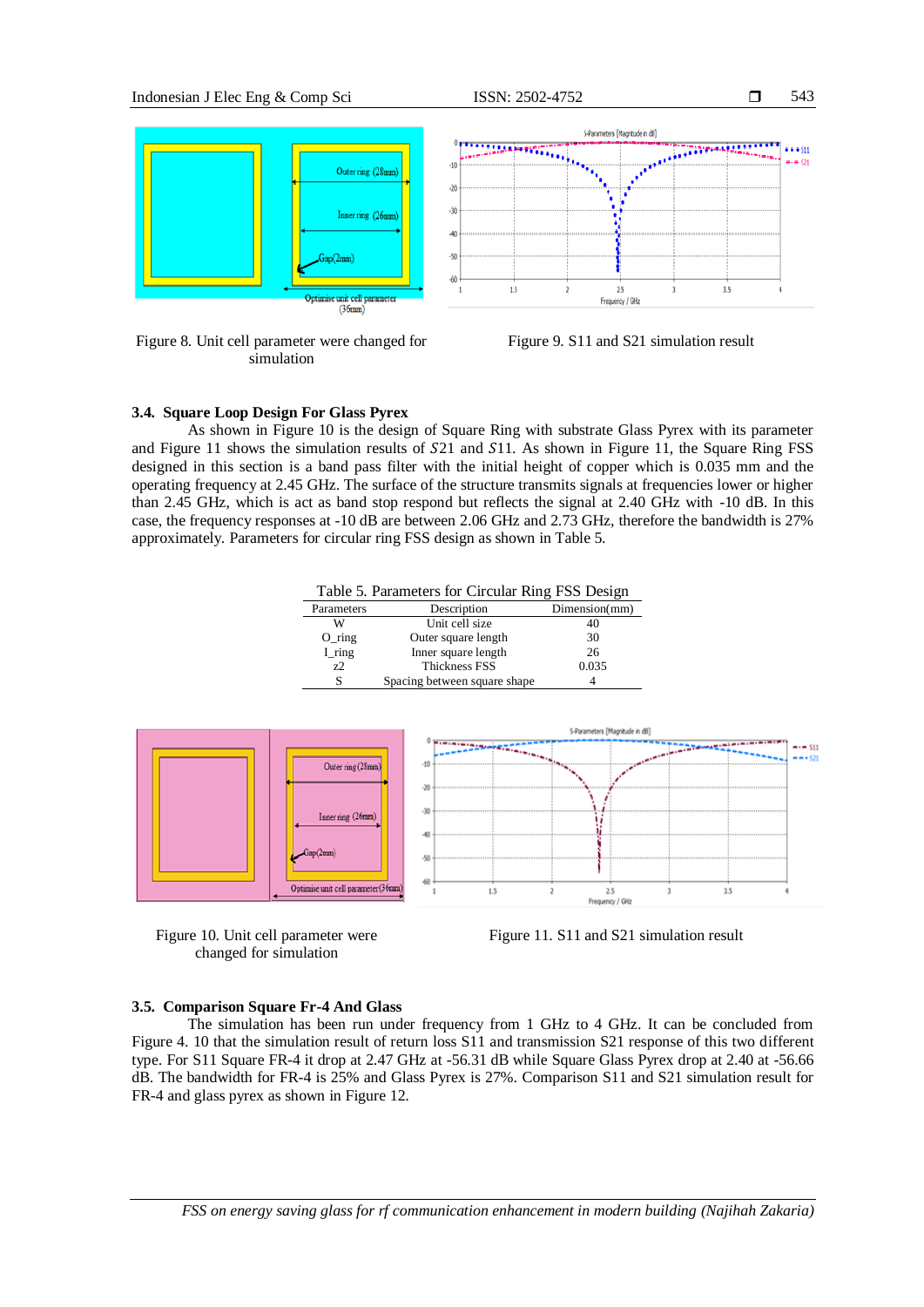

Figure 12. Comparison S11 and S21 simulation result for FR-4 and glass pyrex

# **4. CONCLUSION**

Frequency Selective Surfaces (FSS) are planar of periodic structures that behave like a filters to electromagnetic energy. FSS are usually formed by a periodic array of a radiating elements. Generally FSS is a 2D planar structure consisting of one or more metallic patterns, each of it backed by a dielectric substrate. These structures are usually arranged in a periodic fashion and their frequency response is entirely determined by the geometry of the structure in one period called a unit cell. Different elements shape of FSS offer different frequency response and they are divided into four categories which are high-pass, low-pass, band-pass and band-stop filters.

In this project the elements that been chosen are the square and circle elements shape as its gives the best performance in frequency characteristic and has simple shape for the fabrication process. A comprehensive study on the previous methods in designing Frequency selective surfaces revealed that there are some disadvantages and problems with the current FSS. Nevertheless, FSS on the energy saving glass substrate has shown a superior performance then the current FSS. With this kind of background, the design of the new frequency selective surface was started with the goal in producing a new FSS on the glass substrate and to evaluate the frequency selective surfaces design measurements with the simulation and with the fabrication result.

The technical knowledge is included the knowledge of how to use the suitable software to design the FSS and the software are the CST software. Aside from that the mathematical knowledge are also important as it play the most role in the design, as to obtain all the parameters for the circle and square shape such as how much the diameters that can be used to obtain the frequency 2.45GHz. From this projects it's demonstrated the linear relations between the diameters or length of the square with the frequency shifting.

### **ACKNOWLEDGEMENTS**

The authors gratefully acknowledge use of the services and facilities of the Advanced Communication Engineering Centre (ACE) CoE, School of Computer and Communication Engineering, Universiti Malaysia Perlis (UniMAP). This project also been funded by Fundamental Research Grant Scheme (FRGS) 9003-00545.

#### **REFERENCES**

- [1] Xu, Qiao, Xianglei Liu, and Yimin Xuan. "Transparent energy-saving glass with high resistance to solar heat." *Journal of Photonics for Energy* 9, no. 3, 2018.
- [2] Hassan, Nornikman, Zahriladha Zakaria, Badrul Hisham Ahmad, Naim Che Pee, Siti Nadzirah Salleh, Mohamad Zoinol Abidin Abd Aziz, Mohd Fareq Abdul Malek, and Mohd Khairy Ismail. "Number of Iteration Analysis for Complex FSS Shape Using GA for Efficient ESG." *Bulletin of Electrical Engineering and Informatics* 7, no. 4, 2018.
- [3] Kumar, Kiran, Shaik Saboor, Vanish Kumar, Ki-Hyun Kim, and Ashok Babu TP. "Experimental and Theoretical Studies of Various Solar Control Window Glasses for the Reduction of Cooling and Heating loads in Buildings across Different Climatic Regions." *Energy and Buildings, 2018.*
- [4] Chen, Yen-Hsiang, Li-Hung Liao, and Yu-Bin Chen. "Realization of energy-saving glass using photonic crystals." *Frontiers in Energy* 12, no. 1 (2018): 178-184.
- [5] Hussin, F. A., B. H. Ahmad, M. Z. A. A. Aziz, and M. K. Suaidi. "Design and Analysis of Frequency Selective Surface (FSS) Using Complementary Techniques on Glass." *Journal of Telecommunication, Electronic and Computer Engineering (JTEC)* 10, no. 2-8, 145-150, 2018.